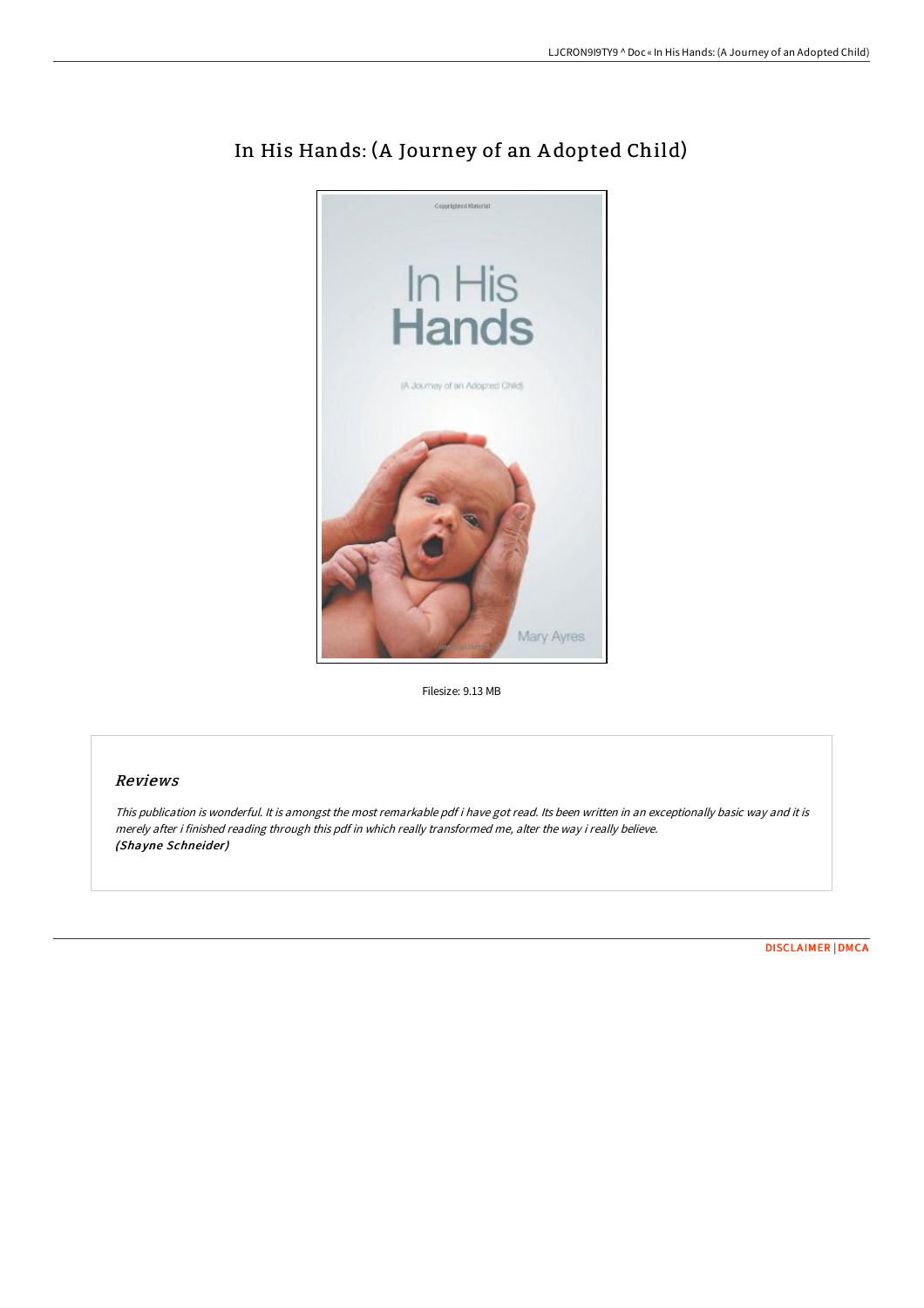## IN HIS HANDS: (A JOURNEY OF AN ADOPTED CHILD)



To download In His Hands: (A Journey of an Adopted Child) eBook, remember to click the hyperlink listed below and download the document or get access to other information which might be highly relevant to IN HIS HANDS: (A JOURNEY OF AN ADOPTED CHILD) book.

Authorhouse. Hardcover. Book Condition: New. Hardcover. 152 pages. Dimensions: 9.1in. x 6.1in. x 0.6in.Mary Ayres, the manager of the South Campus Learning Resources Center (LRC), is retiring effective August 31, 2011, after serving Southern State Community College for thirty years. Known to her colleagues and friends as the Queen, Mary came to Southern State in 1979 as a CETA worker. After a year and a half of training, she was officially hired by Southern State. She was a library aide and later was promoted to library technician. In 1995, she became the manager of the South Campus LRC and library. An outspoken advocate for library support staff, Mary has been an active member of the Ohio Library Support Staff Institute (OLSSI) and the Support Staff Interest Group (SSIG) of the Academic Library Association of Ohio (ALAO). She served as camp counselor for OLSSI and chaired SSIG several times. Mary is also a member of the American Library Association. Through her leadership, these organizations have grown over the years and now represent library support staff in most of Ohios libraries. When youve worked at a place for over thirty years, you leave a legacy behind. Marys legacy is her ability to coordinate social events. She started the annual womens tea and heads a team of library staff each year planning events for National Library Week. Because of Marys inspiration and hard work, SSCC is known far and wide every April for innovative activities and programs during National Library Week. In fact, her expertise on programming in the library has led to numerous speaking engagements at various conferences in Ohio. Mary was awarded the prestigious SWON Libraries Support Staff of the Year Award in 2011. She was also awarded the Award of Appreciation from ALAO in 2009. Mary completed the associate of...

F Read In His Hands: (A Journey of an [Adopted](http://techno-pub.tech/in-his-hands-a-journey-of-an-adopted-child.html) Child) Online  $\sqrt{1 + \frac{1}{2}}$ [Download](http://techno-pub.tech/in-his-hands-a-journey-of-an-adopted-child.html) PDF In His Hands: (A Journey of an Adopted Child)